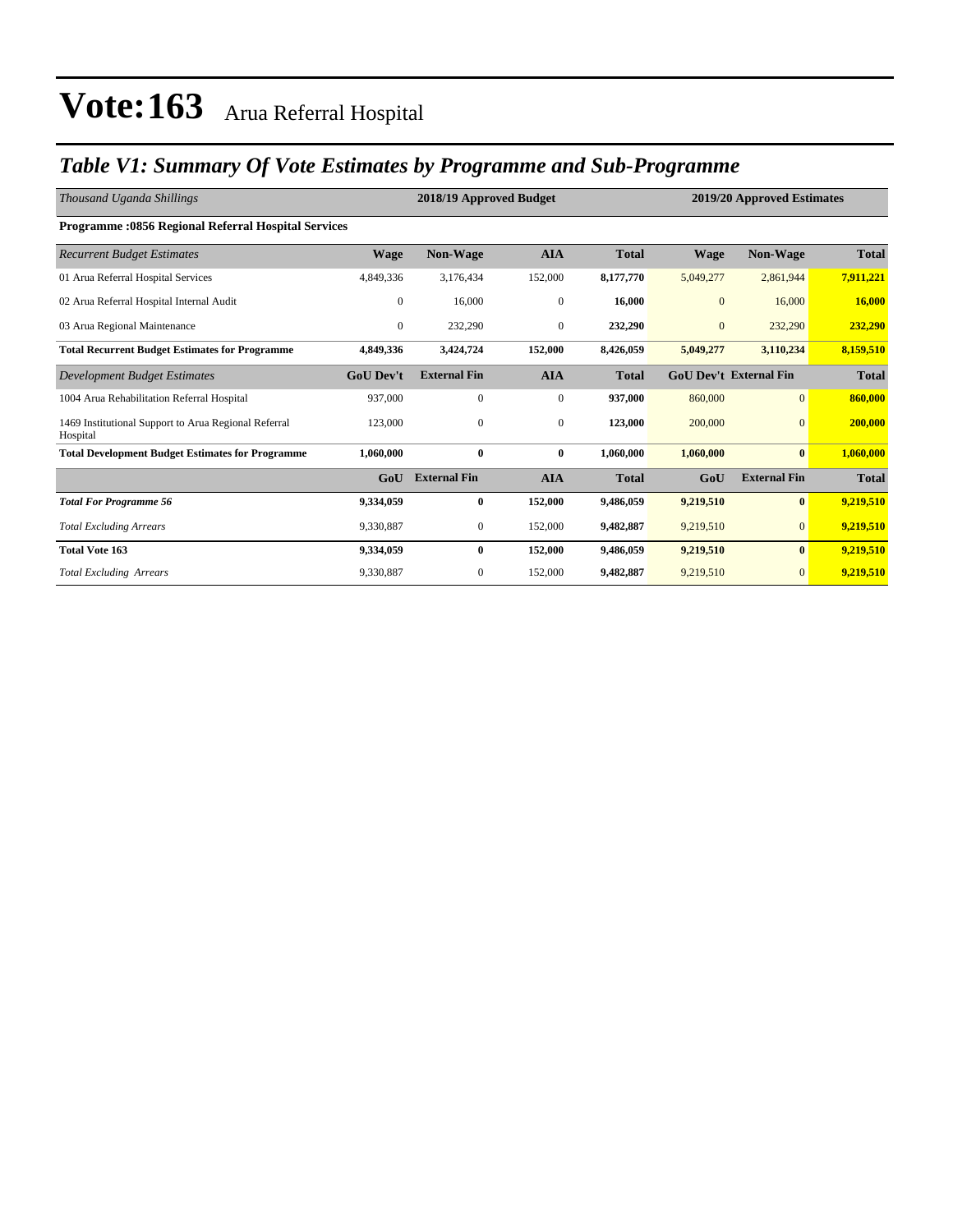### *Table V2: Summary Vote Estimates by Item*

| Thousand Uganda Shillings                                   |           |                     | 2018/19 Approved Budget<br>2019/20Approved Estimates |              |           |                     |              |
|-------------------------------------------------------------|-----------|---------------------|------------------------------------------------------|--------------|-----------|---------------------|--------------|
|                                                             | GoU       | <b>External Fin</b> | AIA                                                  | <b>Total</b> | GoU       | <b>External Fin</b> | <b>Total</b> |
| <b>Employees, Goods and Services (Outputs Provided)</b>     | 8,270,887 | $\boldsymbol{0}$    | 152,000                                              | 8,422,887    | 8,159,510 | $\bf{0}$            | 8,159,510    |
| 211101 General Staff Salaries                               | 4,837,336 | $\bf{0}$            | $\bf{0}$                                             | 4,837,336    | 5,029,277 | $\bf{0}$            | 5,029,277    |
| 211102 Contract Staff Salaries                              | 12,000    | $\bf{0}$            | 57,000                                               | 69,000       | 20,000    | $\bf{0}$            | 20,000       |
| 211103 Allowances (Inc. Casuals, Temporary)                 | 69,196    | $\bf{0}$            | 15,000                                               | 84,196       | 135,086   | $\bf{0}$            | 135,086      |
| 212102 Pension for General Civil Service                    | 555,397   | $\bf{0}$            | $\bf{0}$                                             | 555,397      | 637,343   | $\bf{0}$            | 637,343      |
| 213001 Medical expenses (To employees)                      | 13,816    | $\bf{0}$            | $\bf{0}$                                             | 13,816       | 13,710    | $\bf{0}$            | 13,710       |
| 213002 Incapacity, death benefits and funeral expenses      | 5,452     | $\bf{0}$            | $\bf{0}$                                             | 5,452        | 5,520     | $\bf{0}$            | 5,520        |
| 213004 Gratuity Expenses                                    | 1,518,868 | 0                   | $\bf{0}$                                             | 1,518,868    | 720,003   | $\bf{0}$            | 720,003      |
| 221001 Advertising and Public Relations                     | 2,500     | $\bf{0}$            | $\bf{0}$                                             | 2,500        | 2,500     | $\bf{0}$            | 2,500        |
| 221002 Workshops and Seminars                               | 29,463    | $\bf{0}$            | $\bf{0}$                                             | 29,463       | 25,514    | $\bf{0}$            | 25,514       |
| 221003 Staff Training                                       | 31,114    | $\bf{0}$            | $\bf{0}$                                             | 31,114       | 30,014    | $\bf{0}$            | 30,014       |
| 221004 Recruitment Expenses                                 | 3,000     | $\bf{0}$            | $\bf{0}$                                             | 3,000        | 3,000     | $\bf{0}$            | 3,000        |
| 221006 Commissions and related charges                      | 48,000    | $\bf{0}$            | $\bf{0}$                                             | 48,000       | 48,000    | $\bf{0}$            | 48,000       |
| 221007 Books, Periodicals & Newspapers                      | 5,000     | $\bf{0}$            | $\bf{0}$                                             | 5,000        | 5,000     | $\bf{0}$            | 5,000        |
| 221008 Computer supplies and Information Technology<br>(TT) | 26,912    | $\bf{0}$            | $\bf{0}$                                             | 26,912       | 26,940    | $\bf{0}$            | 26,940       |
| 221009 Welfare and Entertainment                            | 34,033    | $\bf{0}$            | 5,000                                                | 39,033       | 33,934    | $\bf{0}$            | 33,934       |
| 221010 Special Meals and Drinks                             | 61,000    | $\bf{0}$            | $\bf{0}$                                             | 61,000       | 59,000    | $\bf{0}$            | 59,000       |
| 221011 Printing, Stationery, Photocopying and Binding       | 106,502   | $\bf{0}$            | 8,000                                                | 114,502      | 104,500   | $\bf{0}$            | 104,500      |
| 221012 Small Office Equipment                               | 1,500     | $\bf{0}$            | $\bf{0}$                                             | 1,500        | 1,500     | $\bf{0}$            | 1,500        |
| 221014 Bank Charges and other Bank related costs            | 3,040     | $\bf{0}$            | $\bf{0}$                                             | 3,040        | 3,040     | $\bf{0}$            | 3,040        |
| 221016 IFMS Recurrent costs                                 | 4,000     | $\bf{0}$            | $\bf{0}$                                             | 4,000        | 4,000     | $\bf{0}$            | 4,000        |
| 221020 IPPS Recurrent Costs                                 | 25,000    | $\bf{0}$            | $\bf{0}$                                             | 25,000       | 25,000    | $\bf{0}$            | 25,000       |
| 222001 Telecommunications                                   | 19,706    | $\bf{0}$            | 2,000                                                | 21,706       | 24,180    | $\bf{0}$            | 24,180       |
| 222002 Postage and Courier                                  | 230       | $\bf{0}$            | $\bf{0}$                                             | 230          | 104       | $\bf{0}$            | <b>104</b>   |
| 223001 Property Expenses                                    | 35,750    | $\bf{0}$            | $\bf{0}$                                             | 35,750       | 20,803    | $\bf{0}$            | 20,803       |
| 223003 Rent – (Produced Assets) to private entities         | 18,000    | $\bf{0}$            | $\bf{0}$                                             | 18,000       | 18,000    | $\bf{0}$            | 18,000       |
| 223004 Guard and Security services                          | 14,000    | $\boldsymbol{0}$    | $\bf{0}$                                             | 14,000       | 14,000    | $\bf{0}$            | 14,000       |
| 223005 Electricity                                          | 106,000   | $\bf{0}$            | $\bf{0}$                                             | 106,000      | 217,810   | $\bf{0}$            | 217,810      |
| 223006 Water                                                | 91,000    | 0                   | $\bf{0}$                                             | 91,000       | 151,521   | $\bf{0}$            | 151,521      |
| 223007 Other Utilities- (fuel, gas, firewood, charcoal)     | 6,000     | $\bf{0}$            | 0                                                    | 6,000        | 6,600     | $\bf{0}$            | 6,600        |
| 224001 Medical Supplies                                     | $\bf{0}$  | $\bf{0}$            | 40,000                                               | 40,000       | 40,000    | $\bf{0}$            | 40,000       |
| 224004 Cleaning and Sanitation                              | 113,006   | 0                   | $\bf{0}$                                             | 113,006      | 115,000   | $\bf{0}$            | 115,000      |
| 224005 Uniforms, Beddings and Protective Gear               | 7,019     | $\bf{0}$            | $\bf{0}$                                             | 7,019        | 10,000    | $\bf{0}$            | 10,000       |
| 227001 Travel inland                                        | 149,120   | $\bf{0}$            | $\bf{0}$                                             | 149,120      | 181,664   | $\bf{0}$            | 181,664      |
| 227004 Fuel, Lubricants and Oils                            | 93,199    | $\bf{0}$            | $\bf{0}$                                             | 93,199       | 156,115   | $\bf{0}$            | 156,115      |
| 228001 Maintenance - Civil                                  | 38,000    | $\bf{0}$            | $\bf{0}$                                             | 38,000       | 36,000    | $\bf{0}$            | 36,000       |
| 228002 Maintenance - Vehicles                               | 53,400    | $\bf{0}$            | $\bf{0}$                                             | 53,400       | 53,500    | $\bf{0}$            | 53,500       |
| 228003 Maintenance – Machinery, Equipment &<br>Furniture    | 115,530   | $\bf{0}$            | $\bf{0}$                                             | 115,530      | 165,530   | $\bf{0}$            | 165,530      |
| 228004 Maintenance – Other                                  | 17,800    | $\bf{0}$            | 25,000                                               | 42,800       | 15,803    | $\bf{0}$            | 15,803       |
| <b>Investment</b> (Capital Purchases)                       | 1,060,000 | $\pmb{0}$           | $\bf{0}$                                             | 1,060,000    | 1,060,000 | $\bf{0}$            | 1,060,000    |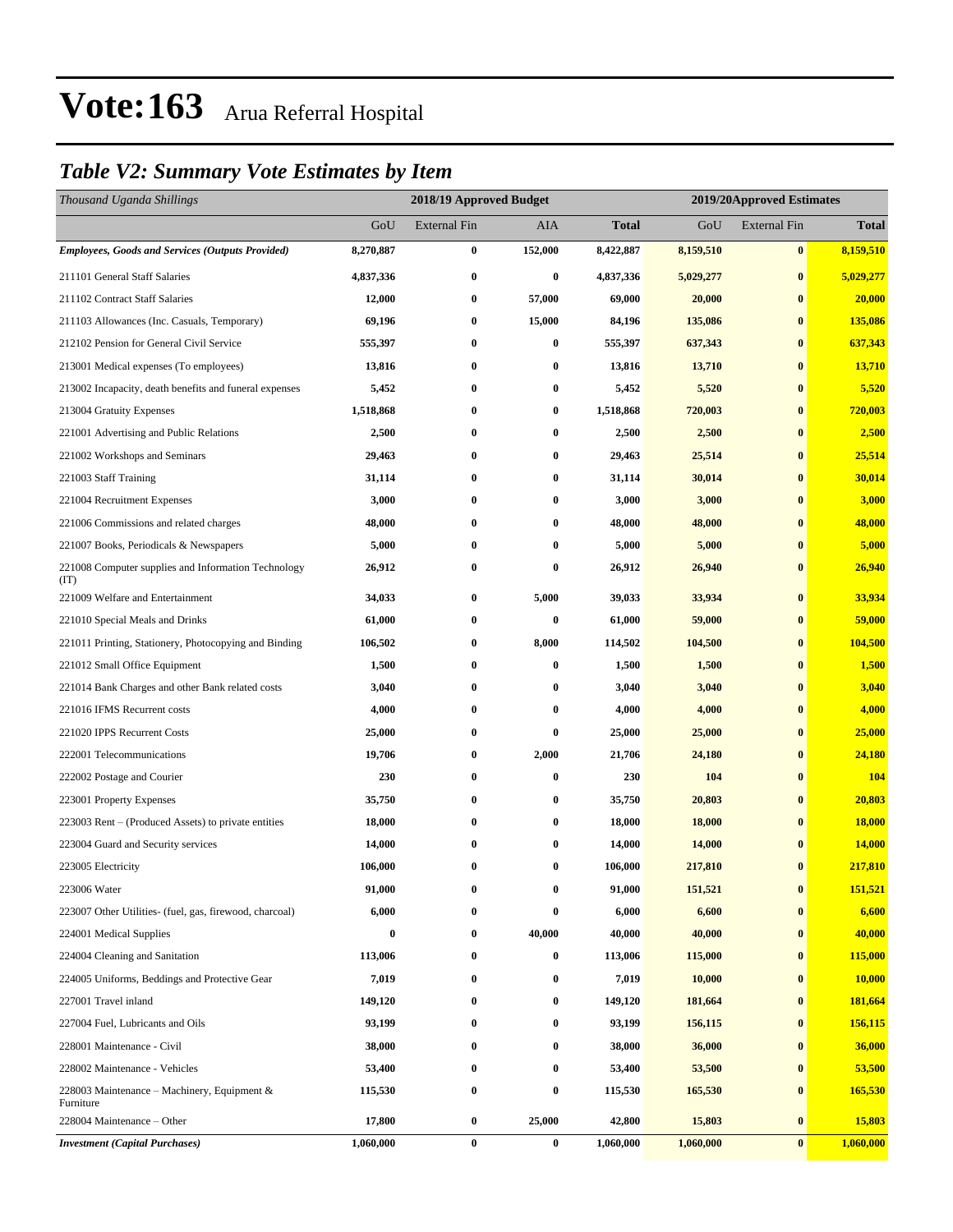| 312101 Non-Residential Buildings  | 137,000   | $\bf{0}$     | $\bf{0}$ | 137,000   | $\mathbf{0}$ | $\mathbf{0}$   | $\mathbf{0}$ |
|-----------------------------------|-----------|--------------|----------|-----------|--------------|----------------|--------------|
| 312102 Residential Buildings      | 800,000   | $\bf{0}$     | $\bf{0}$ | 800,000   | 860,000      | $\bf{0}$       | 860,000      |
| 312202 Machinery and Equipment    | 80,000    | $\bf{0}$     | $\bf{0}$ | 80,000    | 200,000      | $\bf{0}$       | 200,000      |
| 312203 Furniture & Fixtures       | 18,000    | $\bf{0}$     | $\bf{0}$ | 18,000    | $\bf{0}$     | $\bf{0}$       | $\mathbf{0}$ |
| 312211 Office Equipment           | 25,000    | $\bf{0}$     | $\bf{0}$ | 25,000    | $\bf{0}$     | $\bf{0}$       | $\mathbf{0}$ |
| <b>Arrears</b>                    | 3,172     | $\bf{0}$     | $\bf{0}$ | 3,172     | $\mathbf{0}$ | $\mathbf{0}$   | $\bf{0}$     |
| 321617 Salary Arrears (Budgeting) | 3,172     | $\bf{0}$     | $\bf{0}$ | 3,172     | $\bf{0}$     | $\mathbf{0}$   | $\mathbf{0}$ |
| <b>Grand Total Vote 163</b>       | 9,334,059 | $\bf{0}$     | 152,000  | 9,486,059 | 9,219,510    | $\bf{0}$       | 9,219,510    |
| <b>Total Excluding Arrears</b>    | 9,330,887 | $\mathbf{0}$ | 152,000  | 9,482,887 | 9,219,510    | $\overline{0}$ | 9,219,510    |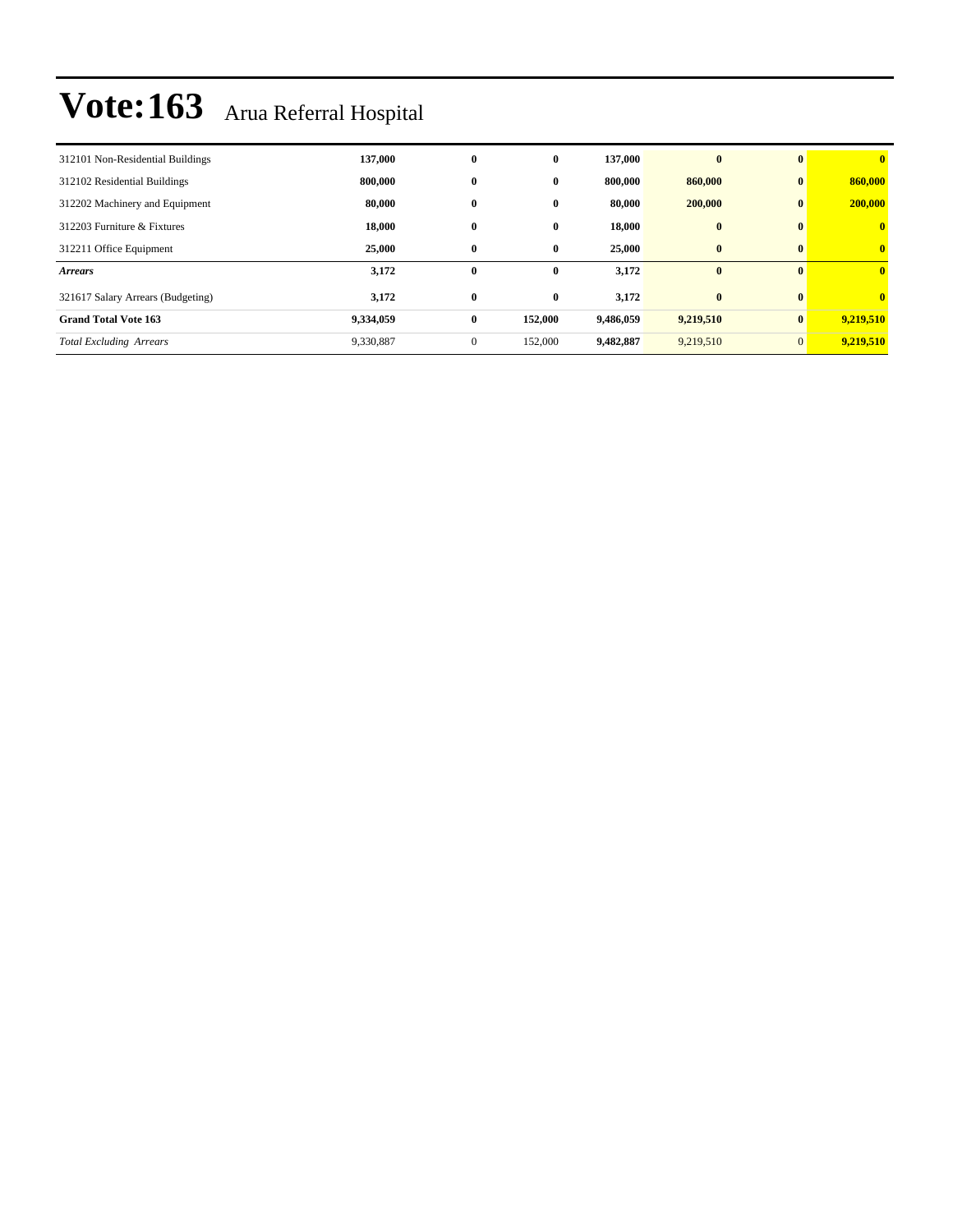### *Table V3: Detailed Estimates by Programme, Sub Programme, Output and Item*

#### *Programme :0856 Regional Referral Hospital Services*

*Recurrent Budget Estimates*

#### **SubProgramme 01 Arua Referral Hospital Services**

| Thousand Uganda Shillings                                |                  | 2018/19 Approved Budget |                  |              | 2019/20 Approved Estimates |          |              |
|----------------------------------------------------------|------------------|-------------------------|------------------|--------------|----------------------------|----------|--------------|
| <b>Outputs Provided</b>                                  | Wage             | Non Wage                | AIA              | <b>Total</b> | Wage                       | Non Wage | <b>Total</b> |
| Output 085601 Inpatient services                         |                  |                         |                  |              |                            |          |              |
| 211103 Allowances (Inc. Casuals, Temporary)              | $\boldsymbol{0}$ | 15,040                  | $\boldsymbol{0}$ | 15,040       | $\mathbf{0}$               | 15,000   | 15,000       |
| 213001 Medical expenses (To employees)                   | $\boldsymbol{0}$ | 3,500                   | $\boldsymbol{0}$ | 3,500        | $\boldsymbol{0}$           | 3,500    | 3,500        |
| 213002 Incapacity, death benefits and funeral expenses   | $\boldsymbol{0}$ | 1,600                   | $\mathbf{0}$     | 1,600        | $\mathbf{0}$               | 1,600    | 1,600        |
| 221002 Workshops and Seminars                            | $\boldsymbol{0}$ | 6,000                   | $\boldsymbol{0}$ | 6,000        | $\boldsymbol{0}$           | 4,000    | 4,000        |
| 221003 Staff Training                                    | $\boldsymbol{0}$ | 9,000                   | $\boldsymbol{0}$ | 9,000        | $\boldsymbol{0}$           | 8,000    | 8,000        |
| 221008 Computer supplies and Information Technology (IT) | $\boldsymbol{0}$ | 4,000                   | $\mathbf{0}$     | 4,000        | $\boldsymbol{0}$           | 4,000    | 4,000        |
| 221009 Welfare and Entertainment                         | $\boldsymbol{0}$ | 11,629                  | $\boldsymbol{0}$ | 11,629       | $\boldsymbol{0}$           | 11,060   | 11,060       |
| 221010 Special Meals and Drinks                          | $\boldsymbol{0}$ | 48,000                  | $\boldsymbol{0}$ | 48,000       | $\mathbf{0}$               | 48,000   | 48,000       |
| 221011 Printing, Stationery, Photocopying and Binding    | $\boldsymbol{0}$ | 28,000                  | $\boldsymbol{0}$ | 28,000       | $\boldsymbol{0}$           | 28,000   | 28,000       |
| 222001 Telecommunications                                | $\boldsymbol{0}$ | 360                     | $\boldsymbol{0}$ | 360          | $\mathbf{0}$               | 360      | 360          |
| 223001 Property Expenses                                 | $\boldsymbol{0}$ | 3,000                   | $\mathbf{0}$     | 3,000        | $\boldsymbol{0}$           | 3,000    | 3,000        |
| 223005 Electricity                                       | $\boldsymbol{0}$ | 32,000                  | $\boldsymbol{0}$ | 32,000       | $\boldsymbol{0}$           | 34,000   | 34,000       |
| 223006 Water                                             | $\boldsymbol{0}$ | 28,000                  | $\mathbf{0}$     | 28,000       | $\boldsymbol{0}$           | 28,000   | 28,000       |
| 223007 Other Utilities- (fuel, gas, firewood, charcoal)  | $\boldsymbol{0}$ | 5,000                   | $\boldsymbol{0}$ | 5,000        | $\boldsymbol{0}$           | 5,600    | 5,600        |
| 224004 Cleaning and Sanitation                           | $\boldsymbol{0}$ | 40,069                  | $\boldsymbol{0}$ | 40,069       | $\boldsymbol{0}$           | 40,000   | 40,000       |
| 224005 Uniforms, Beddings and Protective Gear            | $\boldsymbol{0}$ | 3,000                   | $\boldsymbol{0}$ | 3,000        | $\boldsymbol{0}$           | 3,000    | 3,000        |
| 227001 Travel inland                                     | $\boldsymbol{0}$ | 29,000                  | $\boldsymbol{0}$ | 29,000       | $\boldsymbol{0}$           | 30,000   | 30,000       |
| 227004 Fuel, Lubricants and Oils                         | $\boldsymbol{0}$ | 29,000                  | $\boldsymbol{0}$ | 29,000       | $\boldsymbol{0}$           | 32,000   | 32,000       |
| 228001 Maintenance - Civil                               | $\boldsymbol{0}$ | 14,000                  | $\boldsymbol{0}$ | 14,000       | $\boldsymbol{0}$           | 13,000   | 13,000       |
| 228002 Maintenance - Vehicles                            | $\boldsymbol{0}$ | 14,000                  | $\boldsymbol{0}$ | 14,000       | $\boldsymbol{0}$           | 13,000   | 13,000       |
| 228004 Maintenance – Other                               | $\boldsymbol{0}$ | 5,000                   | $\mathbf{0}$     | 5,000        | $\boldsymbol{0}$           | 4,078    | 4,078        |
| Total Cost of Output 01                                  | 0                | 329,198                 | 0                | 329,198      | $\pmb{\theta}$             | 329,198  | 329,198      |
| Output 085602 Outpatient services                        |                  |                         |                  |              |                            |          |              |
| 211103 Allowances (Inc. Casuals, Temporary)              | $\boldsymbol{0}$ | 12,000                  | $\boldsymbol{0}$ | 12,000       | $\boldsymbol{0}$           | 12,000   | 12,000       |
| 213001 Medical expenses (To employees)                   | $\boldsymbol{0}$ | 3,500                   | $\boldsymbol{0}$ | 3,500        | $\boldsymbol{0}$           | 3,400    | 3,400        |
| 213002 Incapacity, death benefits and funeral expenses   | $\boldsymbol{0}$ | 1,200                   | $\boldsymbol{0}$ | 1,200        | $\mathbf{0}$               | 1,200    | 1,200        |
| 221002 Workshops and Seminars                            | $\boldsymbol{0}$ | 6,000                   | $\boldsymbol{0}$ | 6,000        | $\mathbf{0}$               | 4,000    | 4,000        |
| 221003 Staff Training                                    | $\boldsymbol{0}$ | 3,000                   | $\boldsymbol{0}$ | 3,000        | $\mathbf{0}$               | 3,000    | 3,000        |
| 221008 Computer supplies and Information Technology (IT) | $\boldsymbol{0}$ | 2,600                   | $\boldsymbol{0}$ | 2,600        | $\boldsymbol{0}$           | 2,600    | 2,600        |
| 221009 Welfare and Entertainment                         | $\boldsymbol{0}$ | 9,000                   | $\boldsymbol{0}$ | 9,000        | $\boldsymbol{0}$           | 9,000    | 9,000        |
| 221011 Printing, Stationery, Photocopying and Binding    | $\boldsymbol{0}$ | 26,000                  | $\boldsymbol{0}$ | 26,000       | $\mathbf{0}$               | 26,000   | 26,000       |
| 222001 Telecommunications                                | $\boldsymbol{0}$ | 1,000                   | $\boldsymbol{0}$ | 1,000        | $\boldsymbol{0}$           | 1,000    | 1,000        |
| 223001 Property Expenses                                 | $\boldsymbol{0}$ | 2,000                   | $\boldsymbol{0}$ | 2,000        | $\boldsymbol{0}$           | 2,000    | 2,000        |
| 223005 Electricity                                       | $\boldsymbol{0}$ | 18,000                  | $\boldsymbol{0}$ | 18,000       | $\mathbf{0}$               | 19,200   | 19,200       |
| 223006 Water                                             | $\boldsymbol{0}$ | 12,000                  | $\boldsymbol{0}$ | 12,000       | $\boldsymbol{0}$           | 10,000   | 10,000       |
| 224004 Cleaning and Sanitation                           | $\boldsymbol{0}$ | 25,000                  | $\boldsymbol{0}$ | 25,000       | $\boldsymbol{0}$           | 24,000   | 24,000       |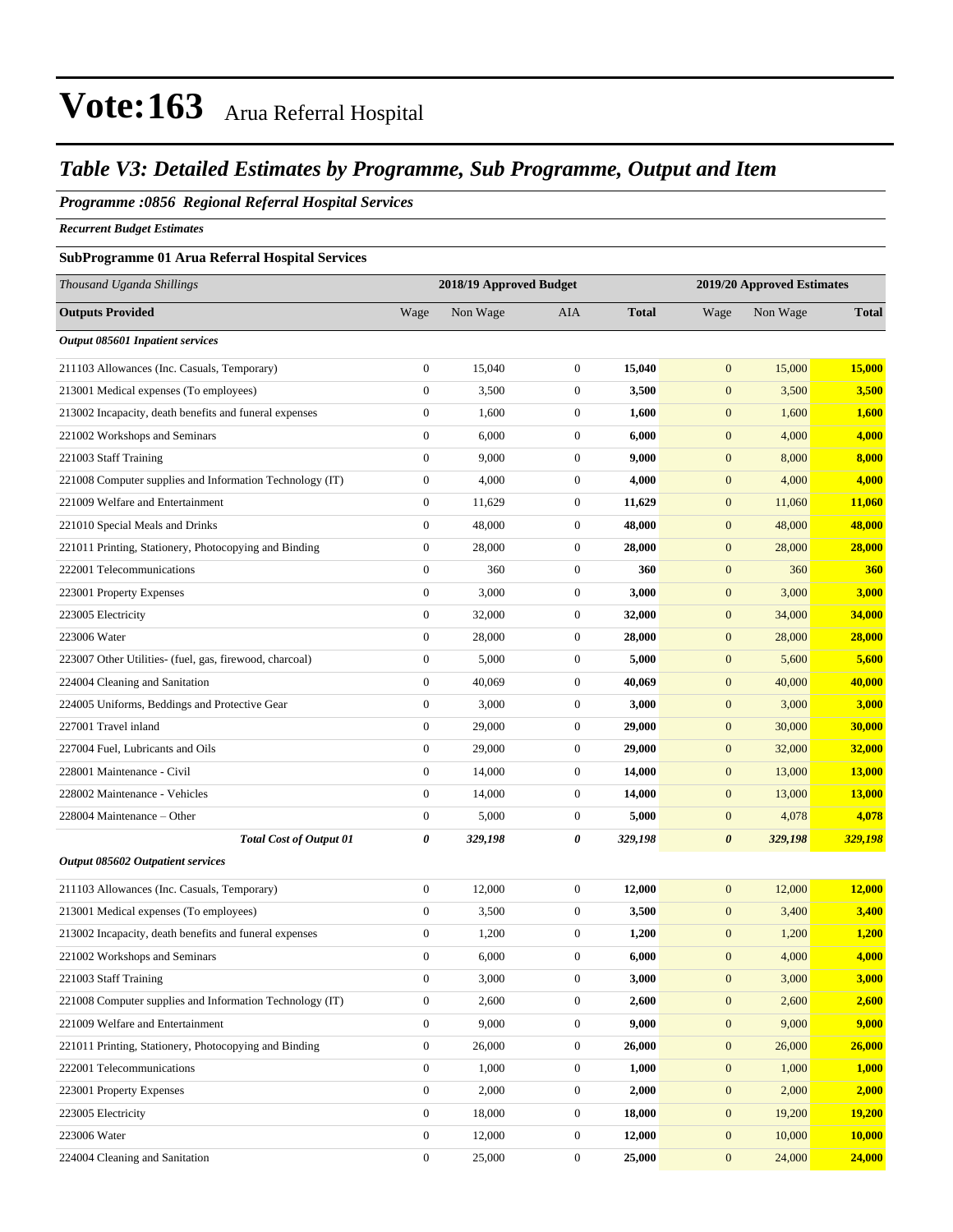| 224005 Uniforms, Beddings and Protective Gear                      | $\boldsymbol{0}$ | 1,000            | $\boldsymbol{0}$ | 1,000     | $\mathbf{0}$          | 1,000        | 1,000      |
|--------------------------------------------------------------------|------------------|------------------|------------------|-----------|-----------------------|--------------|------------|
| 227001 Travel inland                                               | $\boldsymbol{0}$ | 18,000           | $\boldsymbol{0}$ | 18,000    | $\boldsymbol{0}$      | 20,000       | 20,000     |
| 227004 Fuel, Lubricants and Oils                                   | $\mathbf{0}$     | 1,286            | $\boldsymbol{0}$ | 1,286     | $\mathbf{0}$          | 2,000        | 2,000      |
| 228001 Maintenance - Civil                                         | $\boldsymbol{0}$ | 5,000            | $\boldsymbol{0}$ | 5,000     | $\mathbf{0}$          | 5,186        | 5,186      |
| 228004 Maintenance – Other                                         | $\boldsymbol{0}$ | 2,000            | $\boldsymbol{0}$ | 2,000     | $\mathbf{0}$          | 3,000        | 3,000      |
| <b>Total Cost of Output 02</b>                                     | 0                | 148,586          | 0                | 148,586   | $\boldsymbol{\theta}$ | 148,586      | 148,586    |
| Output 085603 Medicines and health supplies procured and dispensed |                  |                  |                  |           |                       |              |            |
| 211103 Allowances (Inc. Casuals, Temporary)                        | $\boldsymbol{0}$ | 3,500            | $\boldsymbol{0}$ | 3,500     | $\mathbf{0}$          | 3,500        | 3,500      |
| 213001 Medical expenses (To employees)                             | $\boldsymbol{0}$ | 806              | $\boldsymbol{0}$ | 806       | $\mathbf{0}$          | 800          | 800        |
| 213002 Incapacity, death benefits and funeral expenses             | $\boldsymbol{0}$ | 700              | $\boldsymbol{0}$ | 700       | $\mathbf{0}$          | 800          | 800        |
| 221003 Staff Training                                              | $\mathbf{0}$     | 500              | $\boldsymbol{0}$ | 500       | $\mathbf{0}$          | 400          | 400        |
| 221008 Computer supplies and Information Technology (IT)           | $\boldsymbol{0}$ | 402              | $\mathbf{0}$     | 402       | $\mathbf{0}$          | 400          | 400        |
| 221009 Welfare and Entertainment                                   | $\overline{0}$   | 144              | $\boldsymbol{0}$ | 144       | $\mathbf{0}$          | 144          | <b>144</b> |
| 221011 Printing, Stationery, Photocopying and Binding              | $\boldsymbol{0}$ | 3,500            | $\boldsymbol{0}$ | 3,500     | $\mathbf{0}$          | 3,500        | 3,500      |
| 223001 Property Expenses                                           | $\boldsymbol{0}$ | 180              | $\boldsymbol{0}$ | 180       | $\mathbf{0}$          | 180          | <b>180</b> |
| 223005 Electricity                                                 | $\boldsymbol{0}$ | 6,000            | $\boldsymbol{0}$ | 6,000     | $\mathbf{0}$          | 6,000        | 6,000      |
| 223006 Water                                                       | $\boldsymbol{0}$ | 5,000            | $\boldsymbol{0}$ | 5,000     | $\mathbf{0}$          | 5,000        | 5,000      |
| 224004 Cleaning and Sanitation                                     | $\overline{0}$   | 5,000            | $\boldsymbol{0}$ | 5,000     | $\mathbf{0}$          | 5,000        | 5,000      |
| 224005 Uniforms, Beddings and Protective Gear                      | $\boldsymbol{0}$ | 1,019            | $\boldsymbol{0}$ | 1,019     | $\mathbf{0}$          | 1,000        | 1,000      |
| 227001 Travel inland                                               | $\boldsymbol{0}$ | 3,000            | $\boldsymbol{0}$ | 3,000     | $\mathbf{0}$          | 3,000        | 3,000      |
| 227004 Fuel, Lubricants and Oils                                   | $\mathbf{0}$     | 5,000            | $\boldsymbol{0}$ | 5,000     | $\mathbf{0}$          | 5,027        | 5,027      |
| 228001 Maintenance - Civil                                         | $\mathbf{0}$     | 2,500            | $\mathbf{0}$     | 2,500     | $\mathbf{0}$          | 2,500        | 2,500      |
| <b>Total Cost of Output 03</b>                                     | 0                | 37,251           | $\pmb{\theta}$   | 37,251    | $\boldsymbol{\theta}$ | 37,251       | 37,251     |
| Output 085604 Diagnostic services                                  |                  |                  |                  |           |                       |              |            |
| 211103 Allowances (Inc. Casuals, Temporary)                        | $\boldsymbol{0}$ | 1,000            | $\boldsymbol{0}$ | 1,000     | $\mathbf{0}$          | 1,000        | 1,000      |
| 213001 Medical expenses (To employees)                             | $\boldsymbol{0}$ | 1,000            | $\boldsymbol{0}$ | 1,000     | $\mathbf{0}$          | 1,000        | 1,000      |
| 213002 Incapacity, death benefits and funeral expenses             | $\boldsymbol{0}$ | 952              | $\boldsymbol{0}$ | 952       | $\mathbf{0}$          | 800          | 800        |
| 221002 Workshops and Seminars                                      | $\boldsymbol{0}$ | 1,000            | $\boldsymbol{0}$ | 1,000     | $\mathbf{0}$          | 1,000        | 1,000      |
| 221003 Staff Training                                              | $\boldsymbol{0}$ | 2,000            | $\boldsymbol{0}$ | 2,000     | $\mathbf{0}$          | 2,000        | 2,000      |
| 221008 Computer supplies and Information Technology (IT)           | $\boldsymbol{0}$ | 1,000            | $\boldsymbol{0}$ | 1,000     | $\mathbf{0}$          | 1,000        | 1,000      |
| 221009 Welfare and Entertainment                                   | $\boldsymbol{0}$ | 870              | $\boldsymbol{0}$ | 870       | $\mathbf{0}$          | 800          | 800        |
| 221011 Printing, Stationery, Photocopying and Binding              | $\boldsymbol{0}$ | 3,002            | $\boldsymbol{0}$ | 3,002     | $\mathbf{0}$          | 3,000        | 3,000      |
| 222001 Telecommunications                                          | $\boldsymbol{0}$ | 626              | $\boldsymbol{0}$ | 626       | $\mathbf{0}$          | 600          | 600        |
| 223005 Electricity                                                 | $\boldsymbol{0}$ | 5,000            | $\boldsymbol{0}$ | 5,000     | $\boldsymbol{0}$      | 6,000        | 6,000      |
| 223006 Water                                                       | $\boldsymbol{0}$ | 5,000            | $\boldsymbol{0}$ | 5,000     | $\mathbf{0}$          | 4,000        | 4,000      |
| 224005 Uniforms, Beddings and Protective Gear                      | $\boldsymbol{0}$ | 1,000            | $\boldsymbol{0}$ | 1,000     | $\boldsymbol{0}$      | 4,000        | 4,000      |
| 227001 Travel inland                                               | $\boldsymbol{0}$ | 6,000            | $\boldsymbol{0}$ | 6,000     | $\mathbf{0}$          | 6,000        | 6,000      |
| 227004 Fuel, Lubricants and Oils                                   | $\boldsymbol{0}$ | 2,500            | $\boldsymbol{0}$ | 2,500     | $\mathbf{0}$          | 1,749        | 1,749      |
| 228001 Maintenance - Civil                                         | $\boldsymbol{0}$ | 2,000            | $\boldsymbol{0}$ | 2,000     | $\mathbf{0}$          | $\mathbf{0}$ | $\bf{0}$   |
| 228004 Maintenance – Other                                         | $\boldsymbol{0}$ | 1,000            | $\boldsymbol{0}$ | 1,000     | $\boldsymbol{0}$      | 1,000        | 1,000      |
| <b>Total Cost of Output 04</b>                                     | 0                | 33,949           | $\pmb{\theta}$   | 33,949    | $\boldsymbol{\theta}$ | 33,949       | 33,949     |
| Output 085605 Hospital Management and support services             |                  |                  |                  |           |                       |              |            |
| 211101 General Staff Salaries                                      | 4,837,336        | $\boldsymbol{0}$ | $\boldsymbol{0}$ | 4,837,336 | 5,029,277             | $\mathbf{0}$ | 5,029,277  |
| 211102 Contract Staff Salaries                                     | 12,000           | $\boldsymbol{0}$ | 57,000           | 69,000    | 20,000                | $\mathbf{0}$ | 20,000     |
| 211103 Allowances (Inc. Casuals, Temporary)                        | $\boldsymbol{0}$ | 4,000            | 15,000           | 19,000    | $\boldsymbol{0}$      | 69,930       | 69,930     |
|                                                                    |                  |                  |                  |           |                       |              |            |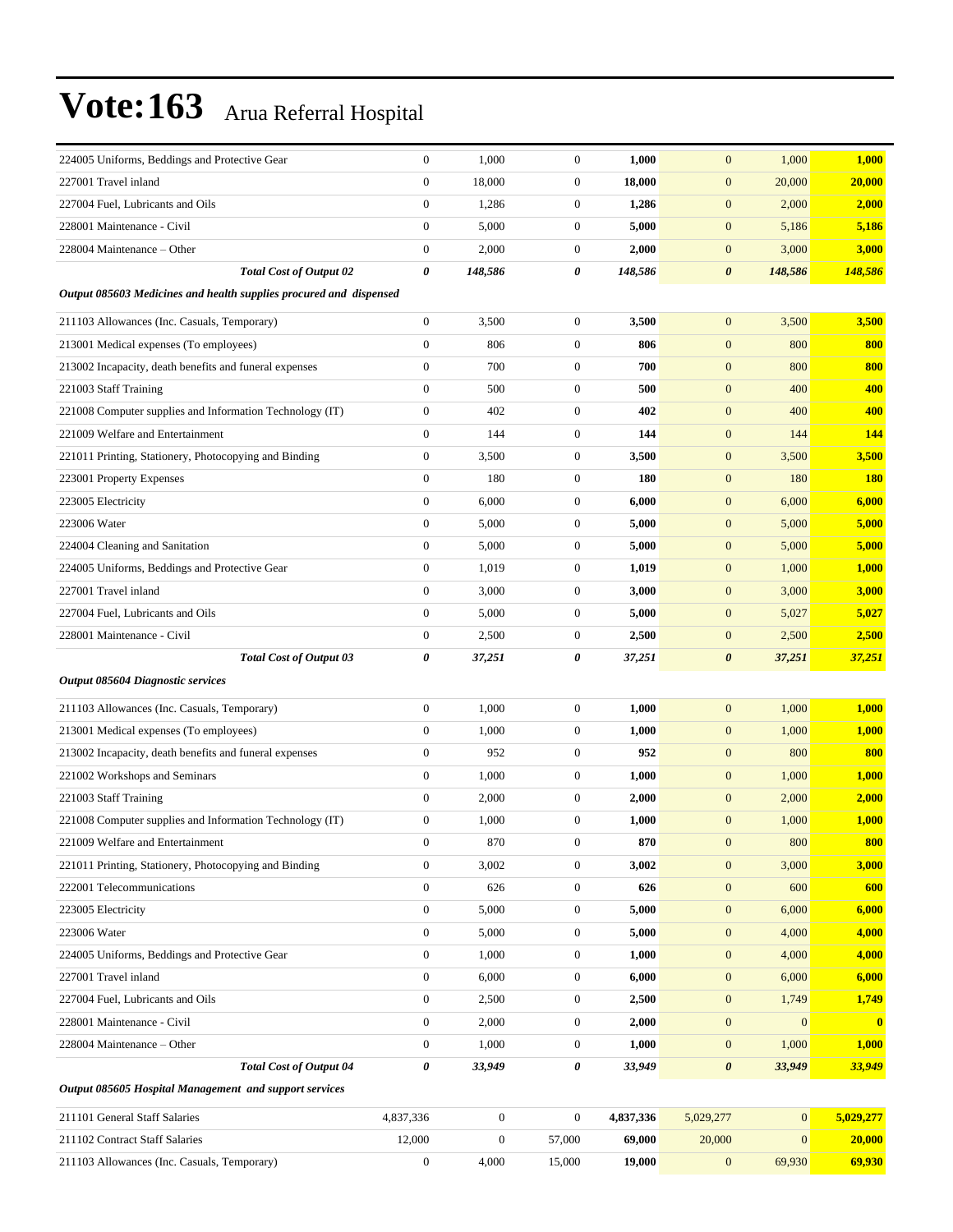| 212102 Pension for General Civil Service                 | $\boldsymbol{0}$ | 555,397        | $\mathbf{0}$     | 555,397   | $\mathbf{0}$     | 637,343   | 637,343    |
|----------------------------------------------------------|------------------|----------------|------------------|-----------|------------------|-----------|------------|
| 213001 Medical expenses (To employees)                   | $\boldsymbol{0}$ | 2,000          | $\boldsymbol{0}$ | 2,000     | $\boldsymbol{0}$ | 2,000     | 2,000      |
| 213002 Incapacity, death benefits and funeral expenses   | $\boldsymbol{0}$ | 1,000          | $\boldsymbol{0}$ | 1,000     | $\boldsymbol{0}$ | 1,120     | 1,120      |
| 213004 Gratuity Expenses                                 | $\boldsymbol{0}$ | 1,518,868      | $\boldsymbol{0}$ | 1,518,868 | $\boldsymbol{0}$ | 720,003   | 720,003    |
| 221001 Advertising and Public Relations                  | $\boldsymbol{0}$ | 1,500          | $\boldsymbol{0}$ | 1,500     | $\boldsymbol{0}$ | 1,500     | 1,500      |
| 221002 Workshops and Seminars                            | $\boldsymbol{0}$ | 1,000          | $\boldsymbol{0}$ | 1,000     | $\mathbf{0}$     | 1,000     | 1,000      |
| 221003 Staff Training                                    | $\boldsymbol{0}$ | 2,000          | $\boldsymbol{0}$ | 2,000     | $\boldsymbol{0}$ | 2,000     | 2,000      |
| 221004 Recruitment Expenses                              | $\boldsymbol{0}$ | 3,000          | $\boldsymbol{0}$ | 3,000     | $\boldsymbol{0}$ | 3,000     | 3,000      |
| 221006 Commissions and related charges                   | $\boldsymbol{0}$ | 48,000         | $\boldsymbol{0}$ | 48,000    | $\boldsymbol{0}$ | 48,000    | 48,000     |
| 221007 Books, Periodicals & Newspapers                   | $\boldsymbol{0}$ | 5,000          | $\boldsymbol{0}$ | 5,000     | $\boldsymbol{0}$ | 5,000     | 5,000      |
| 221008 Computer supplies and Information Technology (IT) | $\boldsymbol{0}$ | 16,000         | $\boldsymbol{0}$ | 16,000    | $\mathbf{0}$     | 16,000    | 16,000     |
| 221009 Welfare and Entertainment                         | $\boldsymbol{0}$ | 11,000         | 5,000            | 16,000    | $\boldsymbol{0}$ | 11,540    | 11,540     |
| 221010 Special Meals and Drinks                          | $\boldsymbol{0}$ | 13,000         | $\boldsymbol{0}$ | 13,000    | $\boldsymbol{0}$ | 11,000    | 11,000     |
| 221011 Printing, Stationery, Photocopying and Binding    | $\boldsymbol{0}$ | 18,000         | 8,000            | 26,000    | $\boldsymbol{0}$ | 16,000    | 16,000     |
| 221012 Small Office Equipment                            | $\boldsymbol{0}$ | 1,500          | $\boldsymbol{0}$ | 1,500     | $\boldsymbol{0}$ | 1,500     | 1,500      |
| 221014 Bank Charges and other Bank related costs         | $\boldsymbol{0}$ | 3,040          | $\boldsymbol{0}$ | 3,040     | $\mathbf{0}$     | 3,040     | 3,040      |
| 221016 IFMS Recurrent costs                              | $\boldsymbol{0}$ | 4,000          | $\boldsymbol{0}$ | 4,000     | $\boldsymbol{0}$ | 4,000     | 4,000      |
| 221020 IPPS Recurrent Costs                              | $\boldsymbol{0}$ | 25,000         | $\boldsymbol{0}$ | 25,000    | $\boldsymbol{0}$ | 25,000    | 25,000     |
| 222001 Telecommunications                                | $\boldsymbol{0}$ | 16,500         | 2,000            | 18,500    | $\boldsymbol{0}$ | 21,000    | 21,000     |
| 222002 Postage and Courier                               | $\boldsymbol{0}$ | 230            | $\boldsymbol{0}$ | 230       | $\mathbf{0}$     | 104       | 104        |
| 223001 Property Expenses                                 | $\boldsymbol{0}$ | 30,000         | $\boldsymbol{0}$ | 30,000    | $\boldsymbol{0}$ | 15,063    | 15,063     |
| 223003 Rent – (Produced Assets) to private entities      | $\boldsymbol{0}$ | 18,000         | $\boldsymbol{0}$ | 18,000    | $\boldsymbol{0}$ | 18,000    | 18,000     |
| 223004 Guard and Security services                       | $\boldsymbol{0}$ | 14,000         | $\boldsymbol{0}$ | 14,000    | $\boldsymbol{0}$ | 14,000    | 14,000     |
| 223005 Electricity                                       | $\boldsymbol{0}$ | 38,000         | $\boldsymbol{0}$ | 38,000    | $\boldsymbol{0}$ | 143,610   | 143,610    |
| 223006 Water                                             | $\boldsymbol{0}$ | 36,000         | $\boldsymbol{0}$ | 36,000    | $\boldsymbol{0}$ | 99,521    | 99,521     |
| 224001 Medical Supplies                                  | $\boldsymbol{0}$ | $\overline{0}$ | 40,000           | 40,000    | $\boldsymbol{0}$ | 40,000    | 40,000     |
| 224004 Cleaning and Sanitation                           | $\boldsymbol{0}$ | 29,000         | $\boldsymbol{0}$ | 29,000    | $\boldsymbol{0}$ | 38,000    | 38,000     |
| 224005 Uniforms, Beddings and Protective Gear            | $\boldsymbol{0}$ | 1,000          | $\boldsymbol{0}$ | 1,000     | $\boldsymbol{0}$ | 1,000     | 1,000      |
| 227001 Travel inland                                     | $\boldsymbol{0}$ | 44,000         | $\boldsymbol{0}$ | 44,000    | $\boldsymbol{0}$ | 69,604    | 69,604     |
| 227004 Fuel, Lubricants and Oils                         | $\boldsymbol{0}$ | 20,000         | $\boldsymbol{0}$ | 20,000    | $\boldsymbol{0}$ | 80,000    | 80,000     |
| 228001 Maintenance - Civil                               | $\boldsymbol{0}$ | 10,000         | $\boldsymbol{0}$ | 10,000    | $\boldsymbol{0}$ | 10,814    | 10,814     |
| 228002 Maintenance - Vehicles                            | $\boldsymbol{0}$ | 39,400         | $\boldsymbol{0}$ | 39,400    | $\boldsymbol{0}$ | 40,500    | 40,500     |
| 228003 Maintenance - Machinery, Equipment & Furniture    | $\boldsymbol{0}$ | 2,000          | $\boldsymbol{0}$ | 2,000     | $\boldsymbol{0}$ | 52,000    | 52,000     |
| 228004 Maintenance – Other                               | $\boldsymbol{0}$ | 9,800          | 25,000           | 34,800    | $\boldsymbol{0}$ | 7,725     | 7,725      |
| <b>Total Cost of Output 05</b>                           | 4,849,336        | 2,541,234      | 152,000          | 7,542,570 | 5,049,277        | 2,229,917 | 7,279,193  |
| Output 085606 Prevention and rehabilitation services     |                  |                |                  |           |                  |           |            |
| 211103 Allowances (Inc. Casuals, Temporary)              | $\boldsymbol{0}$ | 1,000          | $\boldsymbol{0}$ | 1,000     | $\boldsymbol{0}$ | 1,000     | 1,000      |
| 213001 Medical expenses (To employees)                   | $\boldsymbol{0}$ | 2,000          | $\boldsymbol{0}$ | 2,000     | $\boldsymbol{0}$ | 2,000     | 2,000      |
| 221002 Workshops and Seminars                            | $\boldsymbol{0}$ | 449            | $\boldsymbol{0}$ | 449       | $\boldsymbol{0}$ | 440       | 440        |
| 221003 Staff Training                                    | $\boldsymbol{0}$ | 1,000          | $\boldsymbol{0}$ | 1,000     | $\mathbf{0}$     | 1,000     | 1,000      |
| 221009 Welfare and Entertainment                         | $\boldsymbol{0}$ | 1,000          | $\boldsymbol{0}$ | 1,000     | $\boldsymbol{0}$ | 1,000     | 1,000      |
| 221011 Printing, Stationery, Photocopying and Binding    | $\boldsymbol{0}$ | 6,000          | $\boldsymbol{0}$ | 6,000     | $\boldsymbol{0}$ | 6,000     | 6,000      |
| 222001 Telecommunications                                | $\boldsymbol{0}$ | 360            | $\boldsymbol{0}$ | 360       | $\boldsymbol{0}$ | 360       | <b>360</b> |
| 223001 Property Expenses                                 | $\boldsymbol{0}$ | 570            | $\boldsymbol{0}$ | 570       | $\boldsymbol{0}$ | 560       | 560        |
| 223005 Electricity                                       | $\mathbf{0}$     | 5,000          | $\mathbf{0}$     | 5,000     | $\mathbf{0}$     | 5,000     | 5,000      |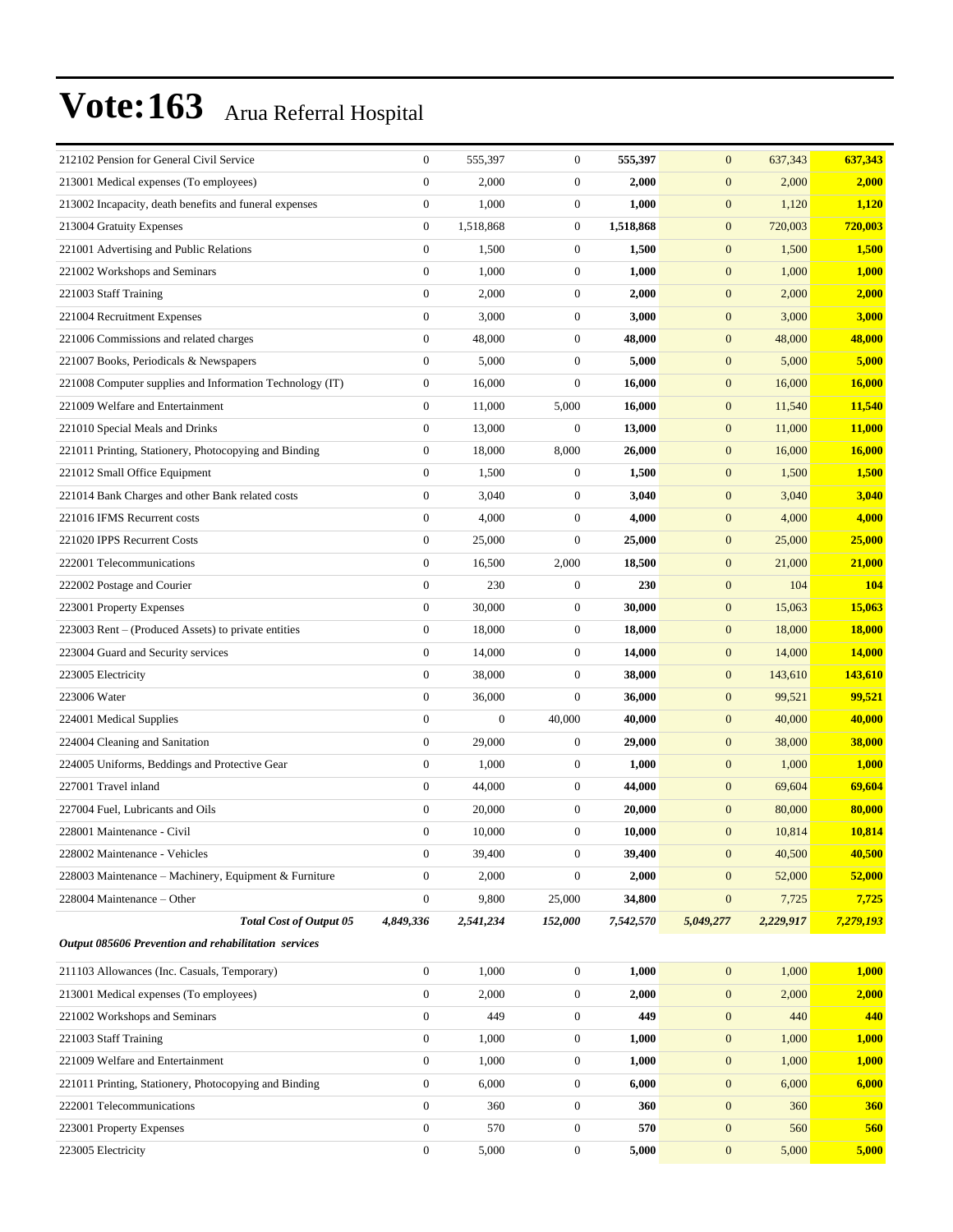| 223006 Water                                             | $\boldsymbol{0}$ | 5,000                   | $\boldsymbol{0}$ | 5,000        | $\boldsymbol{0}$      | 5,000                      | 5,000                 |
|----------------------------------------------------------|------------------|-------------------------|------------------|--------------|-----------------------|----------------------------|-----------------------|
| 223007 Other Utilities- (fuel, gas, firewood, charcoal)  | $\boldsymbol{0}$ | 1,000                   | $\mathbf{0}$     | 1,000        | $\boldsymbol{0}$      | 1,000                      | 1,000                 |
| 227004 Fuel, Lubricants and Oils                         | $\boldsymbol{0}$ | 3,427                   | $\mathbf{0}$     | 3,427        | $\mathbf{0}$          | 3,446                      | 3,446                 |
| 228001 Maintenance - Civil                               | $\boldsymbol{0}$ | 4,500                   | $\mathbf{0}$     | 4,500        | $\mathbf{0}$          | 4,500                      | 4,500                 |
| <b>Total Cost of Output 06</b>                           | 0                | 31,306                  | 0                | 31,306       | 0                     | 31,306                     | 31,306                |
| <b>Output 085607 Immunisation services</b>               |                  |                         |                  |              |                       |                            |                       |
| 211103 Allowances (Inc. Casuals, Temporary)              | $\boldsymbol{0}$ | 14,000                  | $\mathbf{0}$     | 14,000       | $\boldsymbol{0}$      | 14,000                     | 14,000                |
| 221001 Advertising and Public Relations                  | $\boldsymbol{0}$ | 1,000                   | $\boldsymbol{0}$ | 1,000        | $\boldsymbol{0}$      | 1,000                      | 1,000                 |
| 227001 Travel inland                                     | $\boldsymbol{0}$ | 3,000                   | $\boldsymbol{0}$ | 3,000        | $\mathbf{0}$          | 3,000                      | 3,000                 |
| 227004 Fuel, Lubricants and Oils                         | $\boldsymbol{0}$ | 10,017                  | $\boldsymbol{0}$ | 10,017       | $\boldsymbol{0}$      | 10,017                     | 10,017                |
| <b>Total Cost of Output 07</b>                           | 0                | 28,017                  | 0                | 28,017       | $\boldsymbol{\theta}$ | 28,017                     | 28,017                |
| <b>Output 085619 Human Resource Management Services</b>  |                  |                         |                  |              |                       |                            |                       |
| 211103 Allowances (Inc. Casuals, Temporary)              | $\boldsymbol{0}$ | 500                     | $\boldsymbol{0}$ | 500          | $\mathbf{0}$          | 500                        | 500                   |
| 221011 Printing, Stationery, Photocopying and Binding    | $\boldsymbol{0}$ | 11,000                  | $\boldsymbol{0}$ | 11,000       | $\boldsymbol{0}$      | 11,000                     | 11,000                |
| 222001 Telecommunications                                | $\boldsymbol{0}$ | 500                     | $\mathbf{0}$     | 500          | $\mathbf{0}$          | 500                        | 500                   |
| <b>Total Cost of Output 19</b>                           | 0                | 12,000                  | 0                | 12,000       | $\boldsymbol{\theta}$ | 12,000                     | <u>12,000</u>         |
| <b>Output 085620 Records Management Services</b>         |                  |                         |                  |              |                       |                            |                       |
|                                                          |                  |                         |                  |              |                       |                            |                       |
| 211103 Allowances (Inc. Casuals, Temporary)              | $\boldsymbol{0}$ | 3,000                   | $\boldsymbol{0}$ | 3,000        | $\mathbf{0}$          | 3,000                      | 3,000                 |
| 221002 Workshops and Seminars                            | $\boldsymbol{0}$ | 3,400                   | $\boldsymbol{0}$ | 3,400        | $\mathbf{0}$          | 3,460                      | 3,460                 |
| 221011 Printing, Stationery, Photocopying and Binding    | $\boldsymbol{0}$ | 4,000                   | $\mathbf{0}$     | 4,000        | $\boldsymbol{0}$      | 4,000                      | 4,000                 |
| 227001 Travel inland                                     | $\boldsymbol{0}$ | 1,320                   | $\boldsymbol{0}$ | 1,320        | $\overline{0}$        | 1,260                      | 1,260                 |
| <b>Total Cost of Output 20</b>                           | 0                | 11,720                  | 0                | 11,720       | $\pmb{\theta}$        | 11,720                     | 11,720                |
| <b>Total Cost Of Outputs Provided</b>                    | 4,849,336        | 3,173,262               | 152,000          | 8,174,598    | 5,049,277             | 2,861,944                  | 7,911,221             |
| <b>Arrears</b>                                           | Wage             | Non Wage                | AIA              | <b>Total</b> | Wage                  | Non Wage                   | <b>Total</b>          |
| Output 085699 Arrears                                    |                  |                         |                  |              |                       |                            |                       |
| 321617 Salary Arrears (Budgeting)                        | $\boldsymbol{0}$ | 3,172                   | $\mathbf{0}$     | 3,172        | $\mathbf{0}$          | $\overline{0}$             | $\bf{0}$              |
| <b>Total Cost of Output 99</b>                           | 0                | 3,172                   | 0                | 3,172        | $\boldsymbol{\theta}$ | $\boldsymbol{\theta}$      | $\boldsymbol{\theta}$ |
| <b>Total Cost Of Arrears</b>                             | $\bf{0}$         | 3,172                   | $\bf{0}$         | 3,172        | $\bf{0}$              | $\bf{0}$                   | $\bf{0}$              |
| <b>Total Cost for SubProgramme 01</b>                    | 4,849,336        | 3,176,434               | 152,000          | 8,177,770    | 5,049,277             | 2,861,944                  | 7,911,221             |
| Total Excluding Arrears                                  | 4,849,336        | 3,173,262               | 152,000          | 8,174,598    | 5,049,277             | 2,861,944                  | 7,911,221             |
| SubProgramme 02 Arua Referral Hospital Internal Audit    |                  |                         |                  |              |                       |                            |                       |
| Thousand Uganda Shillings                                |                  | 2018/19 Approved Budget |                  |              |                       | 2019/20 Approved Estimates |                       |
| <b>Outputs Provided</b>                                  | Wage             | Non Wage                | AIA              | <b>Total</b> | Wage                  | Non Wage                   | <b>Total</b>          |
| Output 085605 Hospital Management and support services   |                  |                         |                  |              |                       |                            |                       |
|                                                          |                  |                         |                  |              |                       |                            |                       |
| 211103 Allowances (Inc. Casuals, Temporary)              | $\boldsymbol{0}$ | 4,500                   | $\boldsymbol{0}$ | 4,500        | $\mathbf{0}$          | 4,500                      | 4,500                 |
| 213001 Medical expenses (To employees)                   | $\boldsymbol{0}$ | 1,010                   | $\boldsymbol{0}$ | 1,010        | $\mathbf{0}$          | 1,010                      | <b>1,010</b>          |
| 221003 Staff Training                                    | $\boldsymbol{0}$ | 2,000                   | $\boldsymbol{0}$ | 2,000        | $\boldsymbol{0}$      | 2,000                      | 2,000                 |
| 221008 Computer supplies and Information Technology (IT) | $\boldsymbol{0}$ | 1,940                   | $\boldsymbol{0}$ | 1,940        | $\boldsymbol{0}$      | 1,940                      | 1,940                 |
| 221009 Welfare and Entertainment                         | $\boldsymbol{0}$ | 390                     | $\boldsymbol{0}$ | 390          | $\mathbf{0}$          | 390                        | <b>390</b>            |
| 221011 Printing, Stationery, Photocopying and Binding    | $\boldsymbol{0}$ | 1,000                   | $\boldsymbol{0}$ | 1,000        | $\boldsymbol{0}$      | 1,000                      | <b>1,000</b>          |
| 222001 Telecommunications                                | $\boldsymbol{0}$ | 360                     | $\overline{0}$   | 360          | $\boldsymbol{0}$      | 360                        | <b>360</b>            |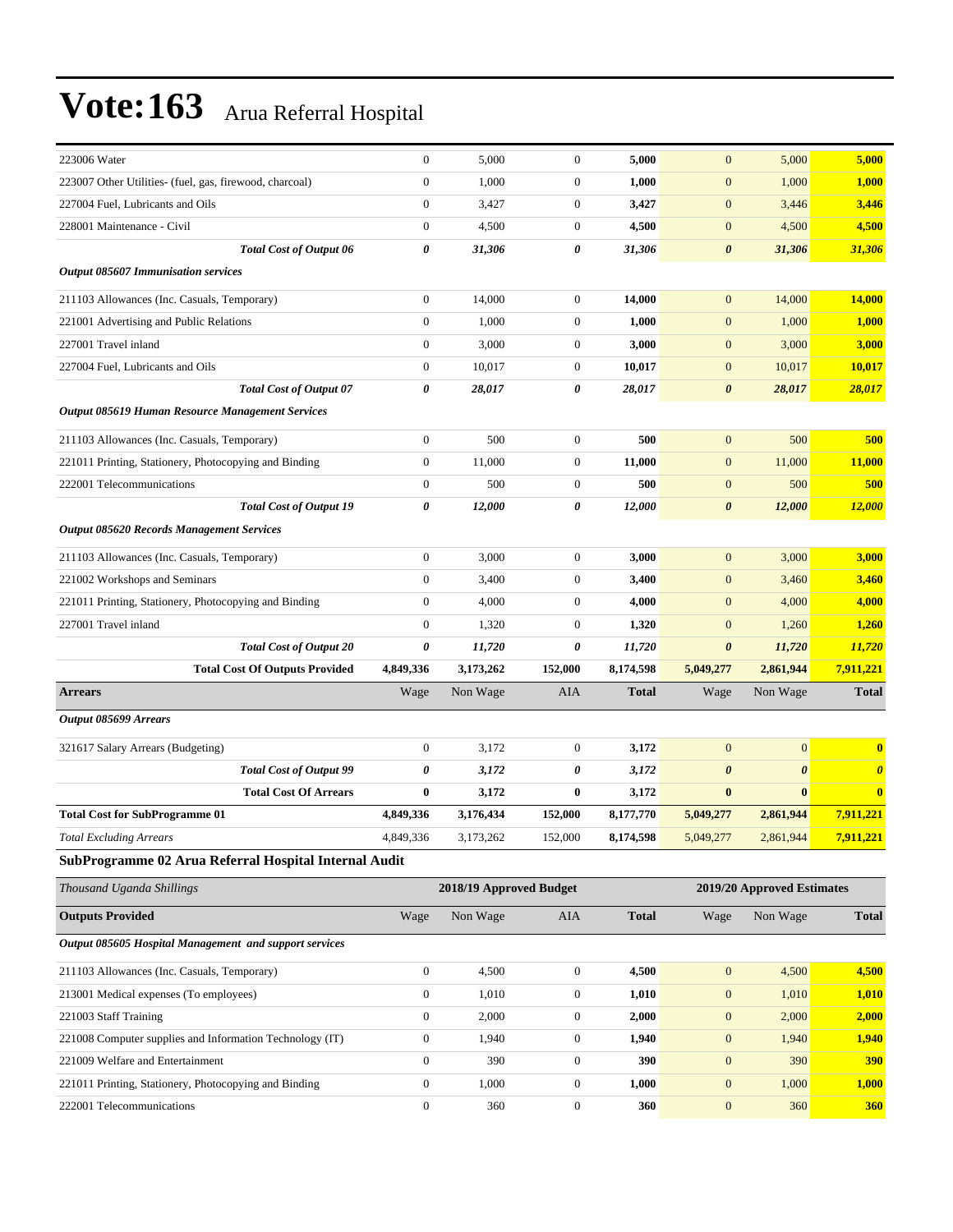| 227001 Travel inland                                     | $\boldsymbol{0}$      | 4,800                   | $\overline{0}$   | 4,800        | $\mathbf{0}$          | 4,800                      | 4,800              |  |
|----------------------------------------------------------|-----------------------|-------------------------|------------------|--------------|-----------------------|----------------------------|--------------------|--|
|                                                          |                       |                         |                  |              |                       |                            |                    |  |
| <b>Total Cost of Output 05</b>                           | $\boldsymbol{\theta}$ | 16,000                  | 0                | 16,000       | $\boldsymbol{\theta}$ | 16,000                     | 16,000             |  |
| <b>Total Cost Of Outputs Provided</b>                    | $\bf{0}$              | 16,000                  | $\bf{0}$         | 16,000       | $\bf{0}$              | 16,000                     | 16,000             |  |
| <b>Total Cost for SubProgramme 02</b>                    | $\bf{0}$              | 16,000                  | $\bf{0}$         | 16,000       | $\bf{0}$              | 16,000                     | 16,000             |  |
| <b>Total Excluding Arrears</b>                           | $\mathbf{0}$          | 16,000                  | $\boldsymbol{0}$ | 16,000       | $\mathbf{0}$          | 16,000                     | 16,000             |  |
| <b>SubProgramme 03 Arua Regional Maintenance</b>         |                       |                         |                  |              |                       |                            |                    |  |
| Thousand Uganda Shillings                                |                       | 2018/19 Approved Budget |                  |              |                       | 2019/20 Approved Estimates |                    |  |
| <b>Outputs Provided</b>                                  | Wage                  | Non Wage                | <b>AIA</b>       | <b>Total</b> | Wage                  | Non Wage                   | <b>Total</b>       |  |
| Output 085605 Hospital Management and support services   |                       |                         |                  |              |                       |                            |                    |  |
| 211103 Allowances (Inc. Casuals, Temporary)              | $\mathbf{0}$          | 10.656                  | $\overline{0}$   | 10.656       | $\overline{0}$        | 10,656                     | 10,656             |  |
| 221002 Workshops and Seminars                            | $\theta$              | 11,614                  | $\overline{0}$   | 11,614       | $\overline{0}$        | 11,614                     | 11,614             |  |
| 221003 Staff Training                                    | $\mathbf{0}$          | 11,614                  | $\overline{0}$   | 11,614       | $\mathbf{0}$          | 11,614                     | 11,614             |  |
| 221008 Computer supplies and Information Technology (IT) | $\mathbf{0}$          | 969                     | $\overline{0}$   | 969          | $\mathbf{0}$          | 1,000                      | $\overline{1,000}$ |  |
| 221011 Printing, Stationery, Photocopying and Binding    | $\mathbf{0}$          | 6,000                   | $\overline{0}$   | 6,000        | $\mathbf{0}$          | 6,000                      | 6,000              |  |
| 223005 Electricity                                       | $\theta$              | 2,000                   | $\overline{0}$   | 2,000        | $\mathbf{0}$          | 4,000                      | 4,000              |  |
| 224004 Cleaning and Sanitation                           | $\mathbf{0}$          | 13,937                  | $\overline{0}$   | 13,937       | $\mathbf{0}$          | 8,000                      | 8,000              |  |
| 227001 Travel inland                                     | $\mathbf{0}$          | 40,000                  | $\overline{0}$   | 40,000       | $\mathbf{0}$          | 44,000                     | 44,000             |  |
| 227004 Fuel, Lubricants and Oils                         | $\mathbf{0}$          | 21,969                  | $\overline{0}$   | 21,969       | $\overline{0}$        | 21,876                     | 21,876             |  |
| 228003 Maintenance - Machinery, Equipment & Furniture    | $\mathbf{0}$          | 113,530                 | $\overline{0}$   | 113,530      | $\mathbf{0}$          | 113,530                    | 113,530            |  |
| <b>Total Cost of Output 05</b>                           | 0                     | 232,290                 | 0                | 232,290      | $\boldsymbol{\theta}$ | 232,290                    | 232,290            |  |
| <b>Total Cost Of Outputs Provided</b>                    | $\bf{0}$              | 232,290                 | $\bf{0}$         | 232,290      | $\bf{0}$              | 232,290                    | 232,290            |  |
| <b>Total Cost for SubProgramme 03</b>                    | $\mathbf{0}$          | 232,290                 | $\bf{0}$         | 232,290      | $\bf{0}$              | 232,290                    | 232,290            |  |
| <b>Total Excluding Arrears</b>                           | $\mathbf{0}$          | 232,290                 | $\overline{0}$   | 232,290      | $\mathbf{0}$          | 232,290                    | 232,290            |  |
|                                                          |                       |                         |                  |              |                       |                            |                    |  |

*Development Budget Estimates*

#### **Project 1004 Arua Rehabilitation Referral Hospital**

| Thousand Uganda Shillings                                        | 2018/19 Approved Budget<br>2019/20 Approved Estimates                                        |              |              |              |                       |                       |              |
|------------------------------------------------------------------|----------------------------------------------------------------------------------------------|--------------|--------------|--------------|-----------------------|-----------------------|--------------|
| <b>Capital Purchases</b>                                         | <b>GoU Dev't External Fin</b><br><b>GoU</b> Dev't External Fin<br><b>AIA</b><br><b>Total</b> |              |              | <b>Total</b> |                       |                       |              |
| Output 085681 Staff houses construction and rehabilitation       |                                                                                              |              |              |              |                       |                       |              |
| 312102 Residential Buildings                                     | 800,000                                                                                      | $\mathbf{0}$ | $\Omega$     | 800,000      | 860,000               | $\overline{0}$        | 860,000      |
| Total Cost Of Output 085681                                      | 800,000                                                                                      | 0            | 0            | 800,000      | 860,000               | $\boldsymbol{\theta}$ | 860,000      |
| Output 085683 OPD and other ward construction and rehabilitation |                                                                                              |              |              |              |                       |                       |              |
| 312101 Non-Residential Buildings                                 | 137,000                                                                                      | $\mathbf{0}$ | $\mathbf{0}$ | 137,000      | $\mathbf{0}$          | $\overline{0}$        | $\mathbf{0}$ |
| Total Cost Of Output 085683                                      | 137,000                                                                                      | 0            | 0            | 137,000      | $\boldsymbol{\theta}$ | $\boldsymbol{\theta}$ | $\theta$     |
| <b>Total Cost for Capital Purchases</b>                          | 937,000                                                                                      | $\mathbf{0}$ | $\mathbf{0}$ | 937,000      | 860,000               | $\mathbf{0}$          | 860,000      |
| <b>Total Cost for Project: 1004</b>                              | 937,000                                                                                      | $\mathbf{0}$ | $\mathbf{0}$ | 937,000      | 860,000               | $\overline{0}$        | 860,000      |
| <b>Total Excluding Arrears</b>                                   | 937,000                                                                                      | $\mathbf{0}$ | $\mathbf{0}$ | 937,000      | 860,000               | $\overline{0}$        | 860,000      |

#### **Project 1469 Institutional Support to Arua Regional Referral Hospital**

| Thousand Uganda Shillings                                   |                               | 2018/19 Approved Budget | 2019/20 Approved Estimates |        |                               |                       |              |
|-------------------------------------------------------------|-------------------------------|-------------------------|----------------------------|--------|-------------------------------|-----------------------|--------------|
| <b>Capital Purchases</b>                                    | <b>GoU</b> Dev't External Fin |                         | AIA                        | Total  | <b>GoU</b> Dev't External Fin |                       | <b>Total</b> |
| Output 085677 Purchase of Specialised Machinery & Equipment |                               |                         |                            |        |                               |                       |              |
| 312202 Machinery and Equipment                              | 80,000                        |                         |                            | 80,000 |                               | 0                     |              |
| <b>Total Cost Of Output 085677</b>                          | 80.000                        | 0                       | 0                          | 80.000 | 0                             | $\boldsymbol{\theta}$ | 0            |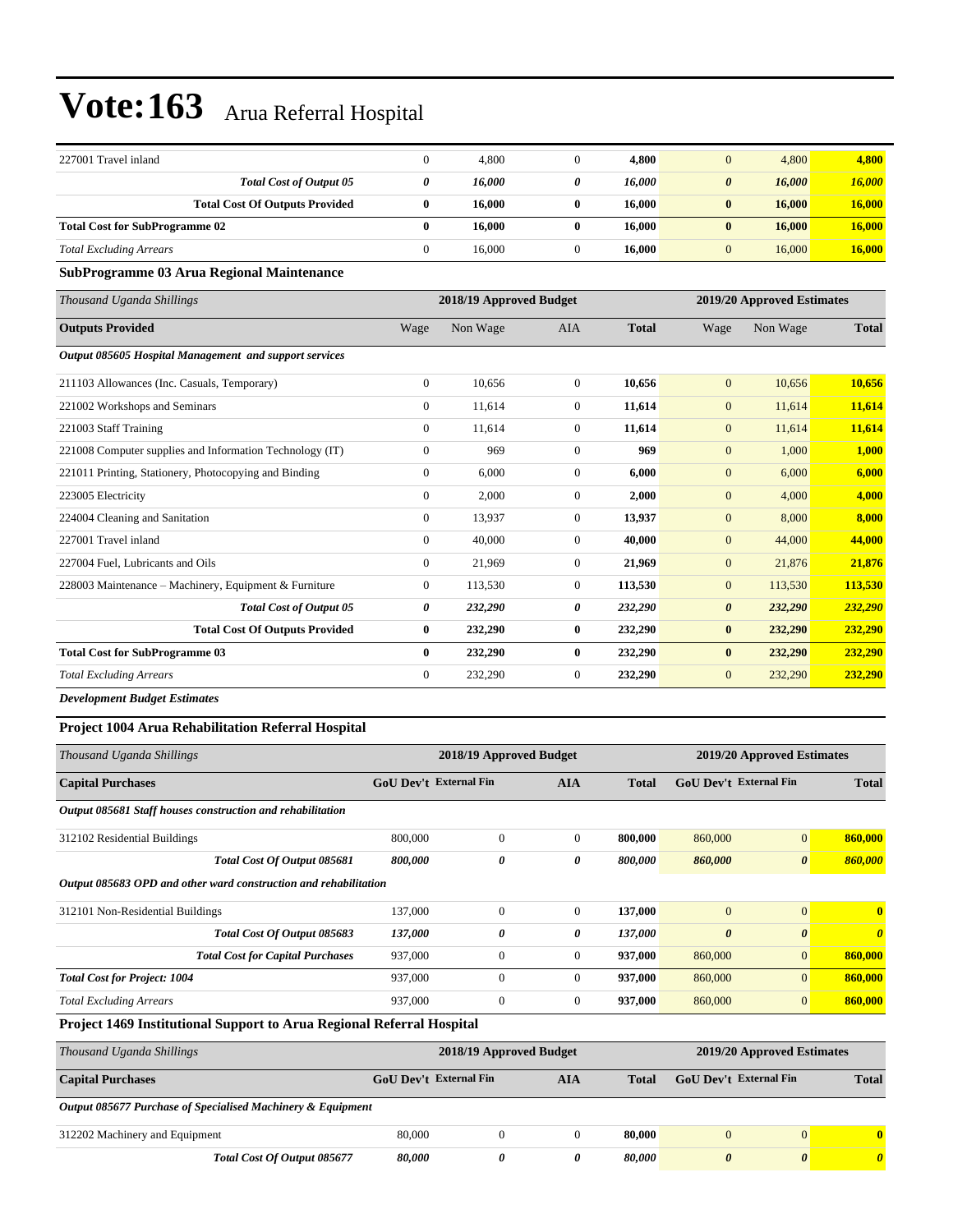#### *Output 085685 Purchase of Medical Equipment*

| 312202 Machinery and Equipment          | $\mathbf{0}$ | $\mathbf{0}$        | $\mathbf{0}$ | $\bf{0}$     | 200,000        | $\mathbf{0}$          | 200,000      |
|-----------------------------------------|--------------|---------------------|--------------|--------------|----------------|-----------------------|--------------|
| 312203 Furniture & Fixtures             | 18,000       | $\overline{0}$      | $\mathbf{0}$ | 18,000       | $\overline{0}$ | $\overline{0}$        | $\mathbf{0}$ |
| 312211 Office Equipment                 | 25,000       | $\mathbf{0}$        | $\mathbf{0}$ | 25,000       | $\mathbf{0}$   | $\mathbf{0}$          | $\mathbf{0}$ |
| Total Cost Of Output 085685             | 43,000       | 0                   | 0            | 43,000       | 200,000        | $\boldsymbol{\theta}$ | 200,000      |
| <b>Total Cost for Capital Purchases</b> | 123,000      | 0                   | $\mathbf{0}$ | 123,000      | 200,000        | $\mathbf{0}$          | 200,000      |
| <b>Total Cost for Project: 1469</b>     | 123,000      | $\mathbf{0}$        | $\Omega$     | 123,000      | 200,000        | $\overline{0}$        | 200,000      |
| <b>Total Excluding Arrears</b>          | 123,000      | $\overline{0}$      | $\mathbf{0}$ | 123,000      | 200,000        | $\overline{0}$        | 200,000      |
|                                         | GoU          | <b>External Fin</b> | <b>AIA</b>   | <b>Total</b> | GoU            | <b>External Fin</b>   | <b>Total</b> |
| <b>Total Cost for Programme 56</b>      | 9,334,059    | $\bf{0}$            | 152,000      | 9,486,059    | 9,219,510      | $\bf{0}$              | 9,219,510    |
| <b>Total Excluding Arrears</b>          | 9,330,887    | $\boldsymbol{0}$    | 152,000      | 9,482,887    | 9,219,510      | $\overline{0}$        | 9,219,510    |
|                                         | GoU          | <b>External Fin</b> | <b>AIA</b>   | <b>Total</b> | GoU            | <b>External Fin.</b>  | <b>Total</b> |
| <b>Grand Total for Vote 163</b>         | 9,334,059    | $\bf{0}$            | 152,000      | 9,486,059    | 9,219,510      | $\bf{0}$              | 9,219,510    |
| <b>Total Excluding Arrears</b>          | 9,330,887    | 0                   | 152,000      | 9,482,887    | 9,219,510      | $\mathbf{0}$          | 9,219,510    |
|                                         |              |                     |              |              |                |                       |              |